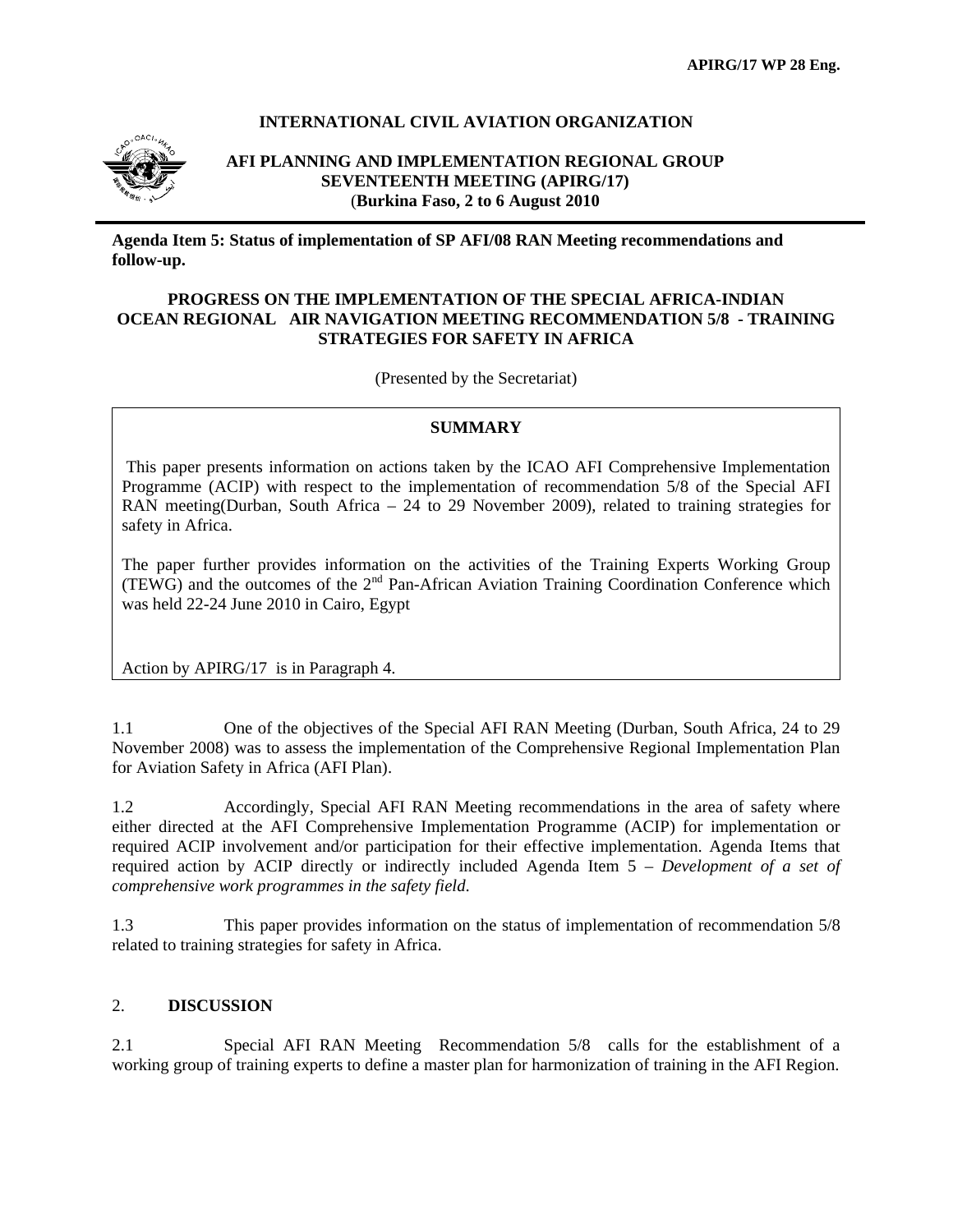2.2 The Training Experts Working Group (TEWG) was set up in May 2009 by the training experts meeting held in Johannesburg, South Africa (May 2009) as a follow-up to the First Pan African Training Coordination Conference (Niamey, Niger, 17-19 February 2009). It is composed of training experts from AFI training institutions and regional organizations with the secretariat support of ACIP and the African Civil Aviation Commission (AFCAC).

2.3 The TEWG carried out its activities between July 2009 and May 2010. It collected data from States, aviation services providers and training organizations throughout Africa on aviation training needs and available capacity. It also reviewed the various barriers to the harmonization of aviation training in Africa.

2.4 Data was collected between 1 October and 30 December 2009. At the closure of the survey, 99 completed responses were received from all aviation stakeholder groups and AFI sub-regions. The data collected shows that the demand for training is higher than the capacities currently available in Africa.

2.5 The TEWG submitted its report to the  $2<sup>nd</sup>$  Pan-African Training Coordination Conference which was held in Cairo, Egypt, 22-24 June 2010. The Conference approved a set of actions to be implemented by ICAO, AFCAC, States, aviation services providers and aviation training organizations in Africa for an effective harmonization of training requirements and rationalization of the capacities. Appendix A to this paper contains the common strategic framework and action plan that was adopted by the Conference. The revised Terms of Reference of the TEWG are given in Appendix B.

### 3. **CONCLUSION**

 $3.1$  The  $2<sup>nd</sup>$  Pan-African Training Coordination Conference requested the TEWG to continue its activities and called for States, training organizations and aviation services providers to participate to its activities to speed up implementation of the Recommendation 5/8.

3.2 The TEWG is expected to pursue the development of framework for harmonization of aviation training in Africa through cooperation between States on aviation training matters including accreditation and oversight as well as the harmonization and standardization of training.

### 4. **ACTION BY APIRG/17**

- 4.1 The meeting is invited to:
	- a) note the current status of implementation of SP AFI/08 RAN Meeting recommendation 5/8;
	- b) encourage States to identify a Point of Contact to coordinate efforts required in the collection and dissemination of data related to training needs and capacities and provides ICAO with the necessary information; and
	- c) invite States, training organizations, and aviation services providers in the AFI region to participate to the activities of the TEWG and contribute towards the implementation of the recommendations of Recommendation 5/8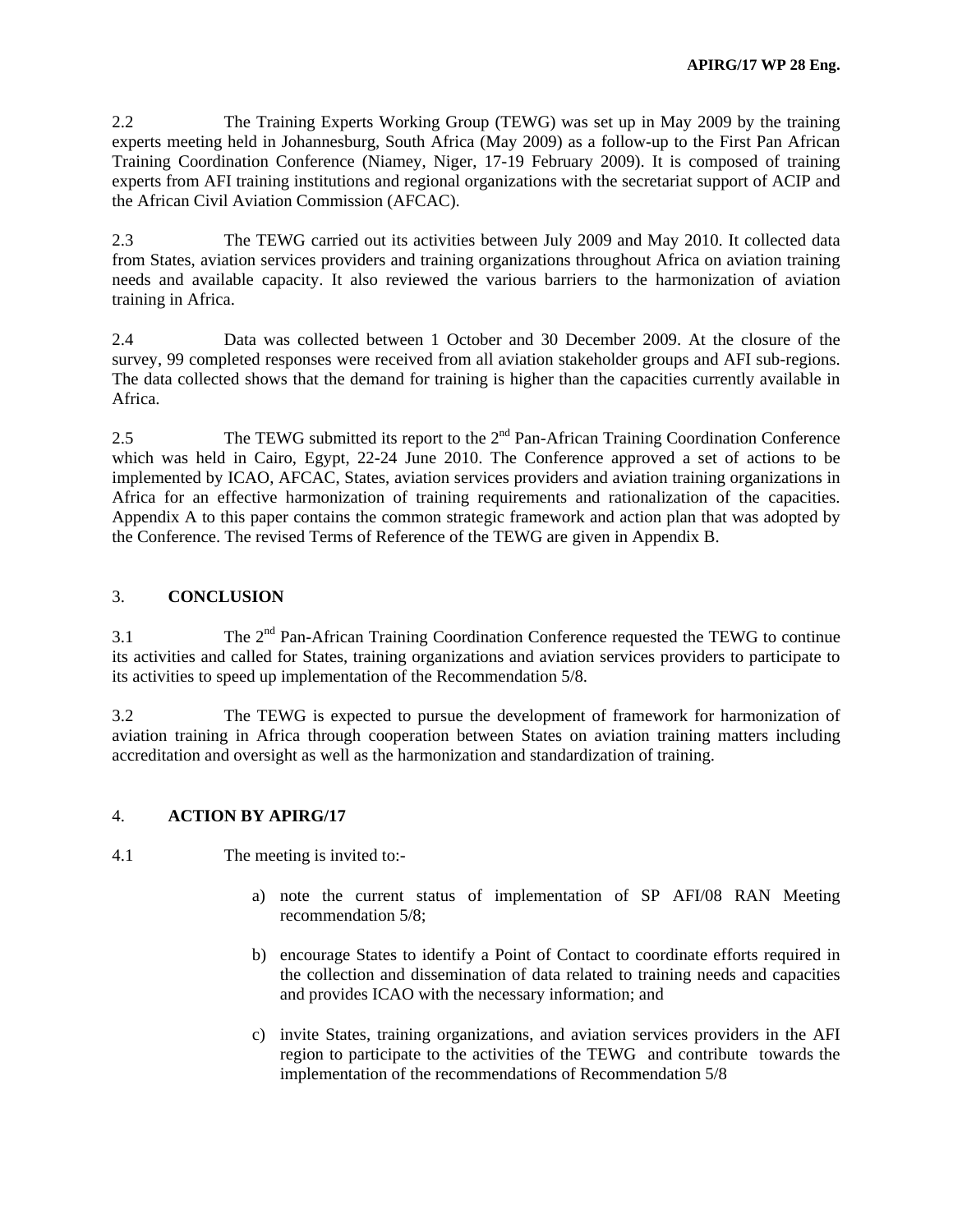## **Appendix A**

# **Common strategic framework and action plan for African States, aviation training organizations, and aviation services providers on the implementation of Recommendation 5/8 of Special AFI RAN meeting**

#### **A. Background**

Pursuant to recommendation 5/8 of SP/08 AFI-RAN meeting, a Training Experts Working Group (TEWG) was established in May 2009 with a mandate to review training needs and available capacity in Africa.

The TEWG submitted its report to the Second Pan-African Aviation Training Coordination Conference which was held in Cairo, Egypt, 22 – 24 June 2010.

Using the information collected through an Africa-wide survey, on the state of aviation training needs and capacities in Africa, conducted in cooperation with SITA and analyzed by the TEWG, the Conference reviewed the training needs, evaluated the available training capabilities and identified the barriers with the aim to increase the availability of affordable quality training programmes in Africa.

#### **B. Common Strategic Framework for a coordinated approach for aviation training in Africa**

The Conference formulated the following actions for States and training organizations as the way forward for a coordinated approach of aviation training in Africa:

- a) ICAO should continue to collect data, maintain a database on aviation training needs and capacities in Africa, and provide bi-annual report on the state of aviation training in Africa;
- b) States should appoint a Point Of Contact to coordinate efforts required in the collection and dissemination of data related to training needs and capacities.
- c) Aviation training organizations in Africa should implement SMS, coordinate and integrate course development through the establishment of Centers of Excellence.
- d) Aviation training organizations should form an Association of training organizations.
- e) States should form "Training Advisory Board (TAB)".
- f) States and aviation training organizations should cooperate and agree on harmonized common competencies requirements for key aviation specialists skills/jobs/functions and common criteria for mutual recognition.
- g) States should cooperate and agree on harmonized common requirements for the approval of training organizations throughout the continent.
- h) Aviation service providers should make use of the training institutions in Africa.
- i) The TEWG should continue its activities towards the implementation of the recommendations from the Conference.

An action plan for the implementation of the above recommendations by July 2011 is presented in Section C, below.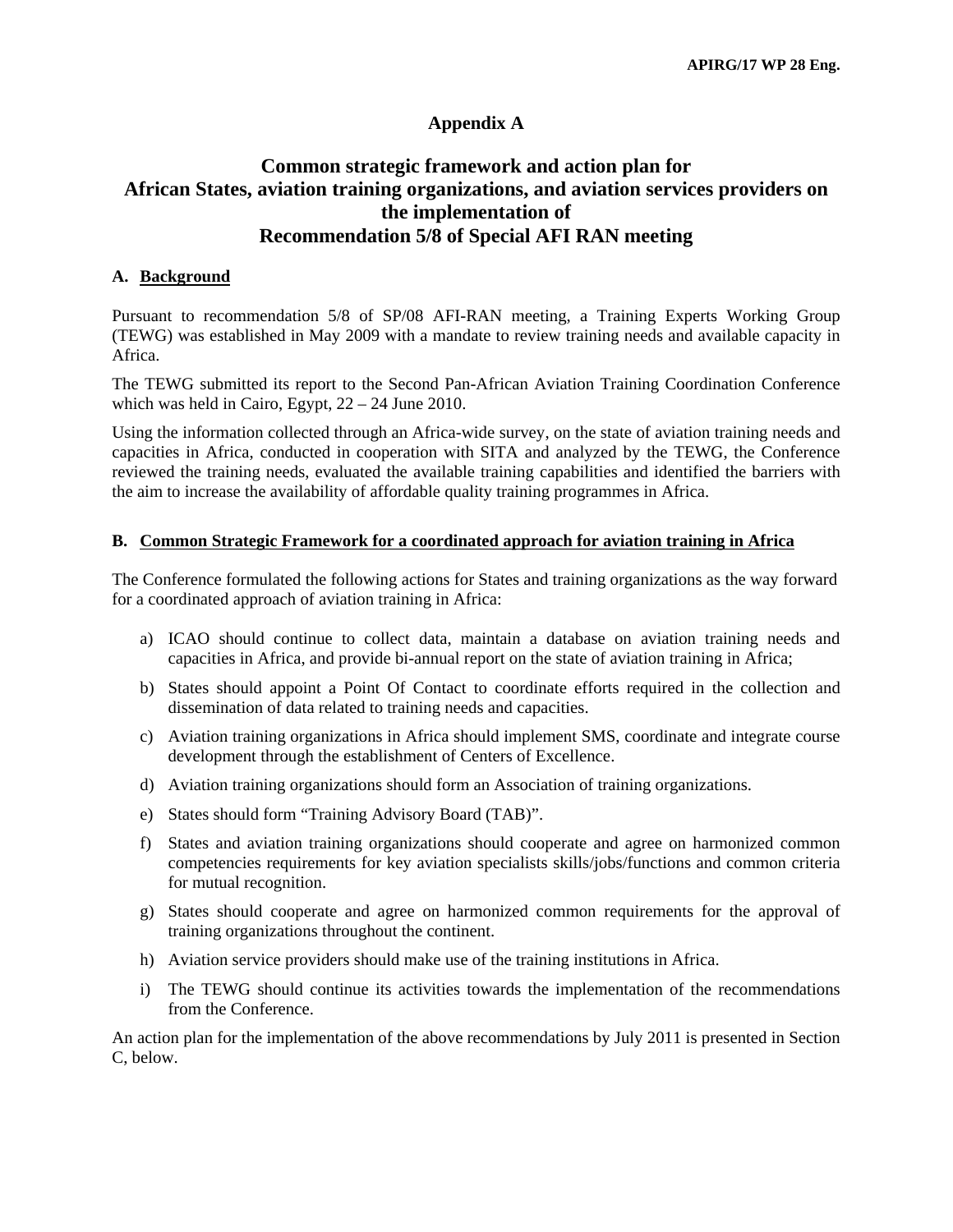# **C. Action plan for a coordinated approach to aviation training in Africa**

| C.1 - Cooperation between aviation training organizations                                                                                                                                                                                                                          |  |  |
|------------------------------------------------------------------------------------------------------------------------------------------------------------------------------------------------------------------------------------------------------------------------------------|--|--|
| <b>Objective</b>                                                                                                                                                                                                                                                                   |  |  |
| Foster cooperation and sharing of resources among training organizations;<br>$\bullet$                                                                                                                                                                                             |  |  |
| Create an Association of Aviation Training Organizations that would advocate on<br>$\bullet$<br>matters related to aviation training in Africa;                                                                                                                                    |  |  |
| <b>Actors</b>                                                                                                                                                                                                                                                                      |  |  |
| <b>TEWG</b><br>$\bullet$                                                                                                                                                                                                                                                           |  |  |
| Training organizations<br>$\bullet$                                                                                                                                                                                                                                                |  |  |
| Regional and International Organizations: ICAO, AFCAC, and AFRAA<br>$\bullet$                                                                                                                                                                                                      |  |  |
| Mechanism – Continuation of the activities of the TEWG under revised Terms of Reference                                                                                                                                                                                            |  |  |
| In the area of cooperation between training organizations, the TEWG is requested to:                                                                                                                                                                                               |  |  |
| Develop the framework for standardization of training programme and instructor<br>$\bullet$<br>qualifications;                                                                                                                                                                     |  |  |
| Develop a framework for standardization of criteria for approval of aviation training<br>٠<br>organizations                                                                                                                                                                        |  |  |
| Establish criteria for endorsement of Centers of Excellence                                                                                                                                                                                                                        |  |  |
| Conduct the preparatory activities leading to the formal creation of the Association<br>of Training Organizations;                                                                                                                                                                 |  |  |
| Identify actions and assistance required from States, ICAO, AFCAC, AFRAA, and<br>٠<br>other partners to enable the newly created association to operate efficiently and<br>effectively.                                                                                            |  |  |
| <b>Activities</b>                                                                                                                                                                                                                                                                  |  |  |
| (1) By 30 November 2010, TEWG to adopt its revised work programme, and identify<br>stakeholders and partners; [Adapt and assign Secretariat, invite meeting]                                                                                                                       |  |  |
| (2) By first quarter 2011, hold the conference for the formal creation of the Association of<br>African Training Organizations;                                                                                                                                                    |  |  |
| (3) By second quarter 2011, formalize the relationship between the newly created<br>Association of African aviation training organizations, States, aviation services<br>providers, regional and international organizations on matters related to aviation training<br>in Africa. |  |  |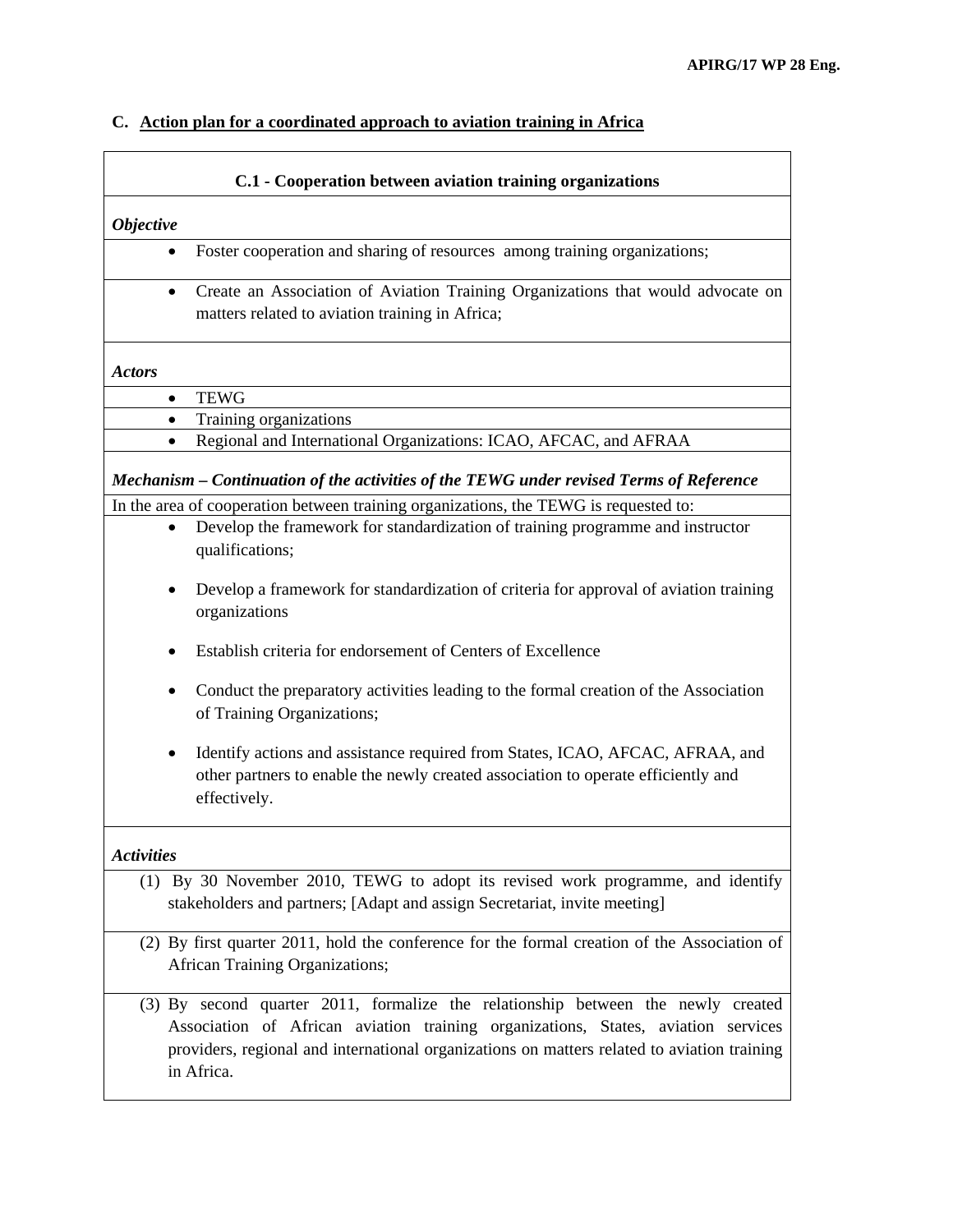| C.2 - Cooperation between States in Africa on training |                                                                                                                                                            |  |
|--------------------------------------------------------|------------------------------------------------------------------------------------------------------------------------------------------------------------|--|
| <b>Objective</b>                                       |                                                                                                                                                            |  |
| $\bullet$                                              | Foster cooperation and sharing of resources among States on training related matters,<br>including accreditation and oversight;                            |  |
|                                                        | Create Training Advisory Board (TAB), a focal point of States on matters related to<br>aviation training in Africa, including accreditation and oversight; |  |
| $\bullet$                                              | Establish a framework for implementation monitoring of the activities related to<br>harmonization and standardization of aviation training in Africa;      |  |
| $\bullet$                                              | Establish a framework for the development of a common African Aviation training<br>accreditation system recognized around the world.                       |  |
| <b>Actors</b>                                          |                                                                                                                                                            |  |
| $\bullet$                                              | <b>TEWG</b>                                                                                                                                                |  |
| ٠                                                      | <b>Training Organizations</b>                                                                                                                              |  |
|                                                        | <b>States</b>                                                                                                                                              |  |
|                                                        | Regional and International Organizations: ICAO, AFCAC, and AFRAA                                                                                           |  |

#### *Mechanism*

#### *– Continuation of the activities of the TEWG under the revised Terms of Reference*

In the area of cooperation between States, the TEWG is requested to:

- Conduct the preparatory activities leading to the formal creation of the *"Training Advisory Board (TAB)";*
- Identify further actions required by States and assistance needed from ICAO, AFCAC, AFRAA and other partners to operationalize the TAB and enable it to operate efficiently and effectively.

#### *Activities*

(1) By first quarter 2011, hold the conference for the formal creation of the African *"Training Advisory Board (TAB)"* 

(2) By second quarter 2011 formalize the relationship between the newly created Board, training organizations, States, aviation services providers, regional and international organizations on matters related to aviation training in Africa.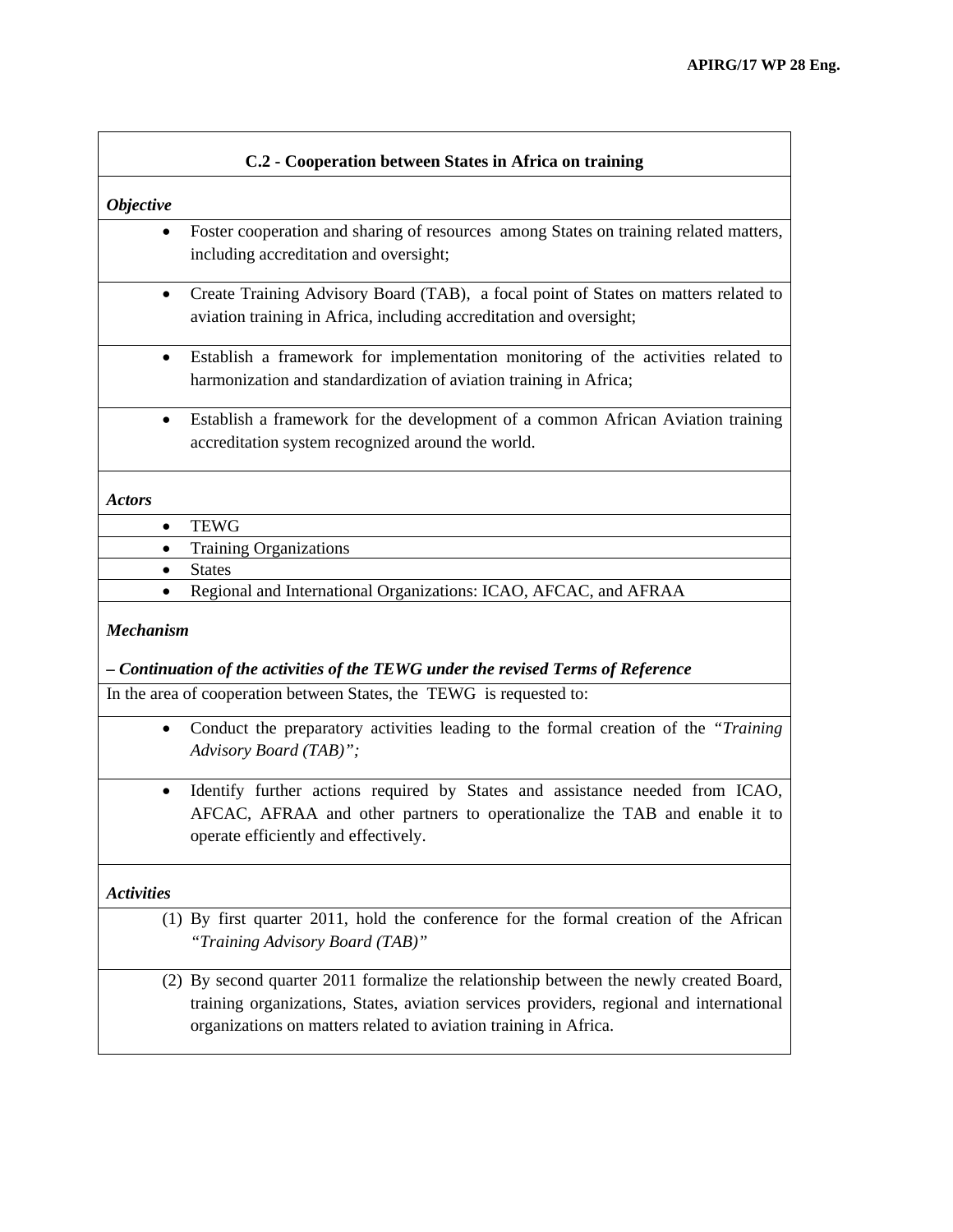#### **C.3 - Rationalizing Training Capacities in Africa**

*Objective* 

- Improve usage of aviation training institutions in the continent by multiple States;
- Improve availability of quality aviation training in Africa.

*The principal way of achieving within a reasonable time the above objectives is to create Centers of Excellence throughout Africa* 

*Actors* 

• States

• Training Organizations:

• Regional and International Organizations: ICAO, AFCAC, and AFRAA

*Mechanism – Continuation of the activities of the TEWG under revised Terms of Reference* 

*Activities* 

- (1) By last quarter 2010, draft procedures and criteria for designation of Centers of Excellence, and an initial list of Centers of Excellence;
- (2) By first quarter 2011, obtain agreement from Training Organizations on the procedures and criteria for designation of Centers of Excellence (at the first meeting of the association of Training Organizations);
- (3) By second quarter 2011, propose to the *Training Advisory Board (TAB)"* an initial list of Centers of Excellence for accreditation.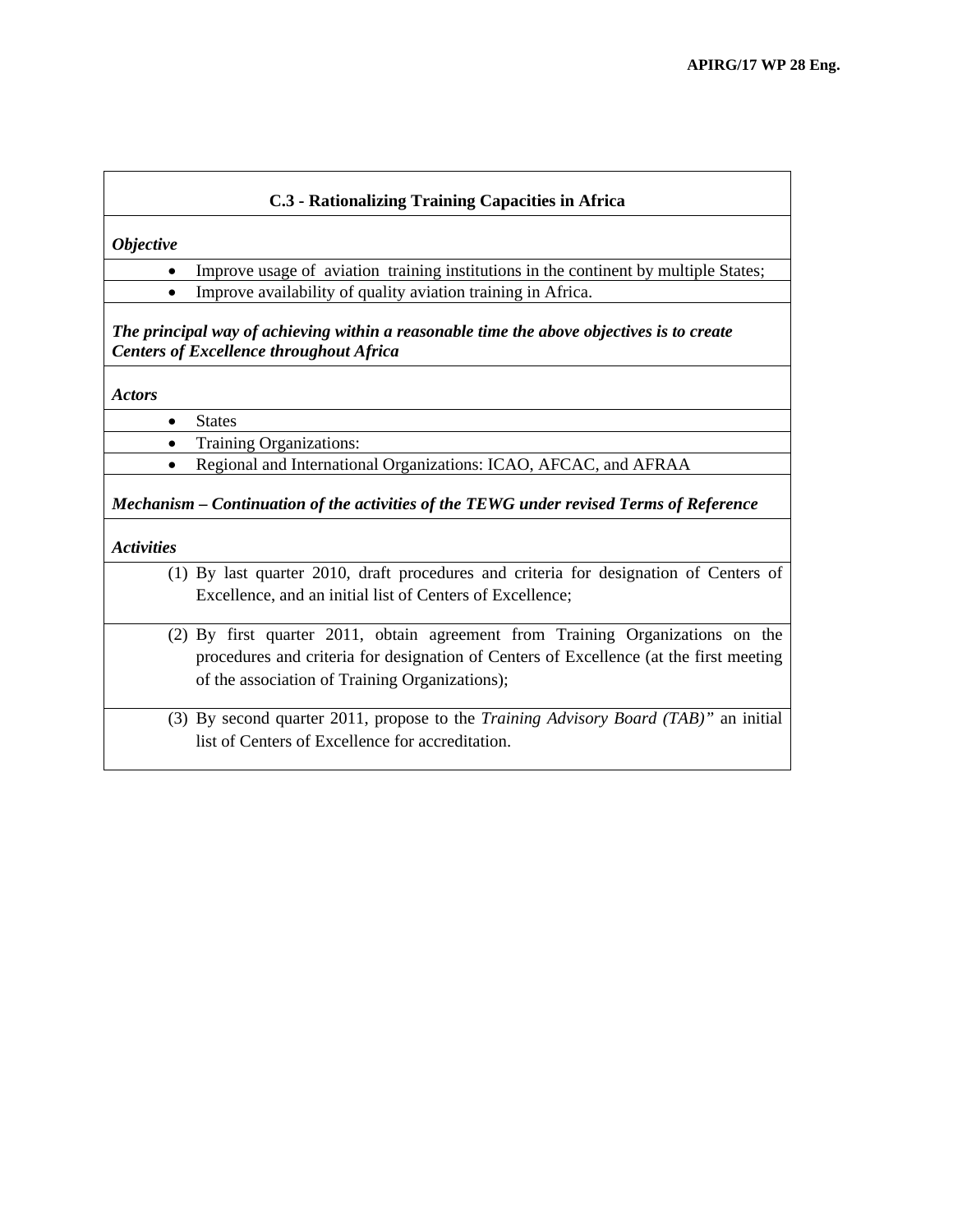|                                                                                                              | C.4 – Harmonization and standardization of training                                                                                                                                                                                                                                         |  |
|--------------------------------------------------------------------------------------------------------------|---------------------------------------------------------------------------------------------------------------------------------------------------------------------------------------------------------------------------------------------------------------------------------------------|--|
| <b>Objective</b>                                                                                             |                                                                                                                                                                                                                                                                                             |  |
| $\bullet$                                                                                                    | Harmonize<br>competencies<br>requirements<br>for<br>key<br>aviation<br>specialists<br>skills/jobs/functions;                                                                                                                                                                                |  |
| $\bullet$                                                                                                    | Harmonize requirements for the approval of training organizations;                                                                                                                                                                                                                          |  |
| $\bullet$                                                                                                    | Establish common criteria for mutual recognition of credits, certificates, diplomas, or<br>degrees delivered by aviation training organizations in Africa.                                                                                                                                  |  |
| <b>Actors</b>                                                                                                |                                                                                                                                                                                                                                                                                             |  |
| $\bullet$                                                                                                    | <b>TEWG</b>                                                                                                                                                                                                                                                                                 |  |
| $\bullet$                                                                                                    | <b>States</b>                                                                                                                                                                                                                                                                               |  |
| $\bullet$                                                                                                    | Training Organizations:                                                                                                                                                                                                                                                                     |  |
| $\bullet$                                                                                                    | Regional and International Organizations: ICAO, AFCAC, and AFRAA                                                                                                                                                                                                                            |  |
| Mechanism – Continuation of the activities of the TEWG under revised Terms of Reference<br><b>Activities</b> |                                                                                                                                                                                                                                                                                             |  |
|                                                                                                              | $(1)$ By last quarter 2010,<br>draft<br>an initial list of the<br>key aviation specialists<br>skills/jobs/functions for which competencies requirements are to be harmonized;                                                                                                               |  |
|                                                                                                              | (2) By second quarter 2011, obtain agreement from aviation training organizations and<br>States on the key aviation specialists skills/jobs/functions for which competencies<br>requirements are to be harmonized;                                                                          |  |
|                                                                                                              | (3) By second quarter 2011, submit to the Training Advisory Board (TAB)"<br>and the<br>Association of African Training Organization a proposal on harmonized<br>requirements for the approval of training organizations including quality assurance<br>standards.                           |  |
|                                                                                                              | (4) By second quarter 2011, submit to the Training Advisory Board (TAB)"<br>and the<br>Association of African training organization a proposal on common criteria for<br>mutual recognition of credits, certificates, diplomas, or degrees delivered by training<br>organizations in Africa |  |
|                                                                                                              | (5) By second quarter 2011, submit to the <i>Training Advisory Board (TAB)</i> " a proposal<br>harmonized<br>competencies requirements for the<br>aviation<br>specialists<br>on<br>skills/jobs/functions.                                                                                   |  |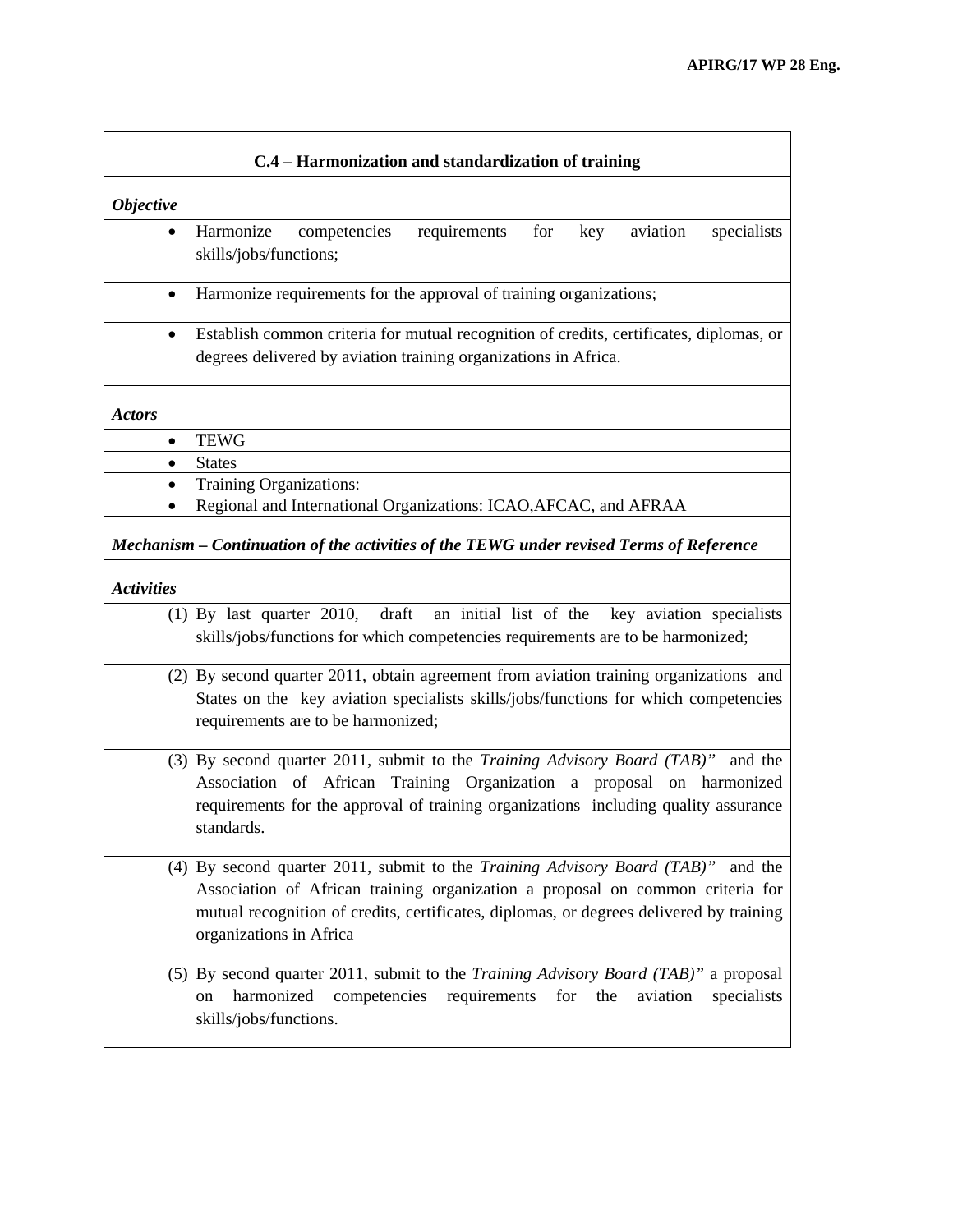## **Appendix B**

#### **Training Experts Working Group (TEWG) REVISED TERMS OF REFERENCE (2ND PAN AFRICAN AVIATION TRAINING COORDINATION CONFERENCE)**

#### A. **Tasks**

- 1. Develop a framework for harmonization of aviation training in Africa, including :
	- 1.1.Standardization of training programme
	- 1.2.Standardization of instructor qualifications;
	- 1.3.Harmonization of competencies requirements for key aviation specialists skills/jobs/functions;
	- 1.4.Standardization of criteria for approval of aviation training organizations;
	- 1.5.Criteria for endorsement of Centers of Excellence;
	- 1.6.Common criteria for mutual recognition of credits, certificates, diplomas, or degrees delivered by aviation training organizations in Africa;
	- 1.7.Conduct the preparatory activities leading to the formal creation of the Association of Training Organizations;
	- 1.8.Conduct the preparatory activities leading to the formal creation of the *"Training Advisory Board (TAB)".*
- 2. Establish database for aviation training needs and capacities in Africa, including:
	- 2.1.A web-based a database on aviation training needs and capacities in Africa;
	- 2.2.Development of bi-annual report on the state of aviation training needs and the training capacity available throughout the continent.
- 3. Determine and distribute actions for States and Training Institutions, including:
	- 3.1.Actions and assistance required from States, ICAO, AFCAC, AFRAA, and other partners to enable the association of training organizations to operate efficiently and effectively;
	- 3.2.Actions required by States and assistance needed from ICAO, AFCAC, AFRAA and other partners to operationalize the TAB and enable it to operate efficiently and effectively;

#### B. **Membership: training experts from:**

Airports Council International (ACI) - Africa Airports Company South Africa (ACSA) Training Centre African Airlines Association (AFRAA) Air Traffic National Services South Africa (ATNS) Agence pour la Sécurité de la Navigation Aérienne en Afrique et à Madagascar (ASECNA) Eastern Africa School of Aviation (EASA) Ecole Régionale de la Navigation Aérienne et du Management (ERNAM) Egyptian Aviation Academy (EAA)

Additional membership required from States, Training Institutions and Aviation Services Providers